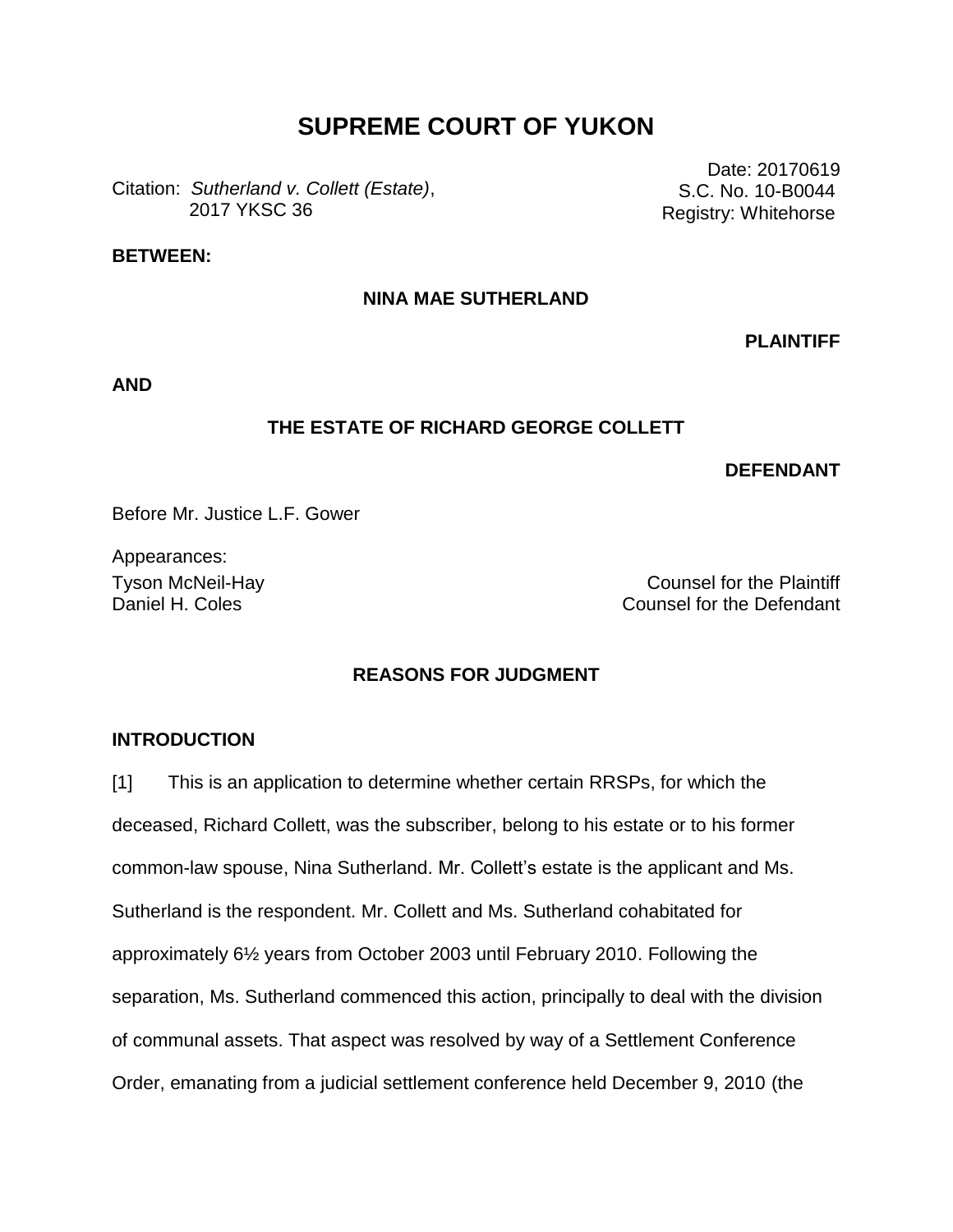"SCO"). At that time, both parties were represented by legal counsel. The SCO dealt with various aspects of the parties' communal property and the penultimate paragraph states: "There shall be no further claims by either party arising from this relationship" (the "release clause").

[2] During the relationship, Mr. Collett designated Ms. Sutherland as the beneficiary of certain RRSPs he subscribed to at Scotiabank (the "RRSPs"). Following Mr. Collett's death on October 13, 2015, the estate sought to have Ms. Sutherland renounce any claim to the RRSPs, on the basis that she had given up all rights to same through the SCO. Ms. Sutherland has refused to do so and opposes the present application, on the basis that she is still the validly designated beneficiary of the RRSPs.

# **FACTS**

[3] I did not understand from counsel at the hearing that there are any significant disputes in the facts. I have reviewed and relied upon the following affidavits:

- a) Kari-Anne Stubbs, a friend of Mr. Collett's for approximately 24 years;
- b) Diana Rothgeb, Mr. Collett's common-law partner at the time of his death;
- c) Valerie Miller, Ms. Rothgeb's mother and an acquaintance of Mr. Collett for approximately five years;
- d) Robbie King, a friend of Mr. Collett's for approximately 20 years; and
- e) Nina Sutherland.

[4] Counsel for the estate and counsel for Ms. Sutherland also filed a joint book of documents.

[5] On the basis of the affidavits, the joint documents, the pleadings and submissions, I make the following findings of fact.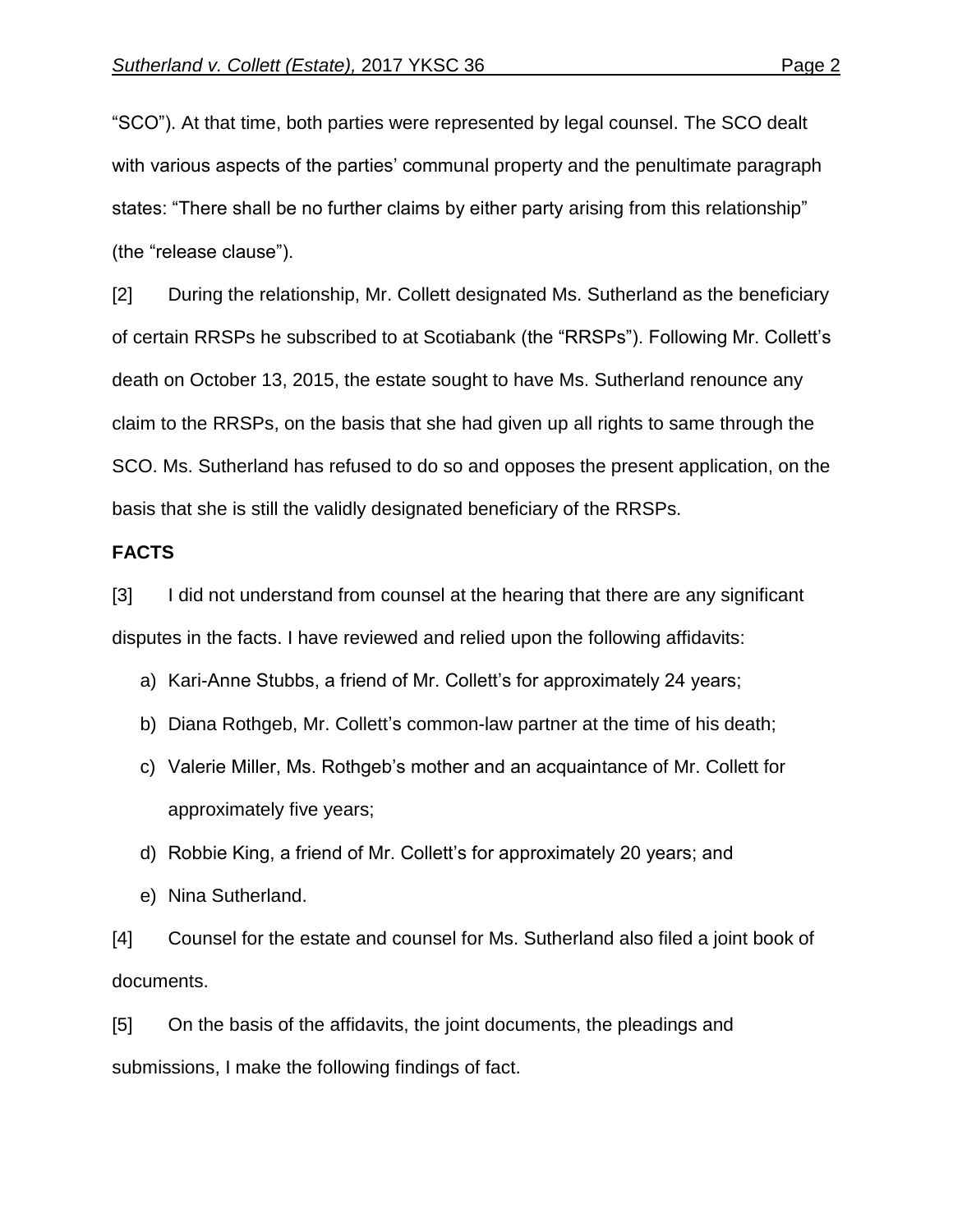[6] Mr. Collett was the owner and operator of a contracting company.

[7] Prior to his relationship with Ms. Sutherland, Mr. Collett was in a relationship with Francine Girouard, who was at that time the designated beneficiary of the RRSPs. Mr. Collett and Ms. Sutherland commenced their romantic relationship in October 2003. They were never married and were not the parents of any children.

[8] During the course of the relationship:

- a) Ms. Sutherland was employed with the Government of Yukon;
- b) Mr. Collett resided from time to time with Ms. Sutherland at her home on Lot 22, Pilot Mountain, Whitehorse ("Pilot Mountain"). However, Mr. Collett also maintained a separate residence at 14 Chadburn Crescent, Whitehorse ("Chadburn Crescent"); and
- c) Mr. Collett and Ms. Sutherland maintained separate bank accounts and finances and at no time had any joint accounts, credit cards or loans and debts.

[9] On December 5, 2007, Mr. Collett changed the beneficiary of the RRSPs from Ms. Girouard to Ms. Sutherland. In that portion of the Scotiabank document signed by Mr. Collett for that purpose, in the box entitled "Information about the Beneficiary", Mr. Collett indicated under the heading "Relation to account owner" that she was his "Spouse" and was to receive 100% of the proceeds.

[10] Mr. Collett struggled with an alcohol problem for most of his life, but during his relationship with Ms. Sutherland, he was generally able to control his drinking.

[11] In August 2009 and again in February 2010, Mr. Collett confessed to Ms. Sutherland that he was having an affair with Diana Rothgeb.

[12] The couple separated on February 9, 2010.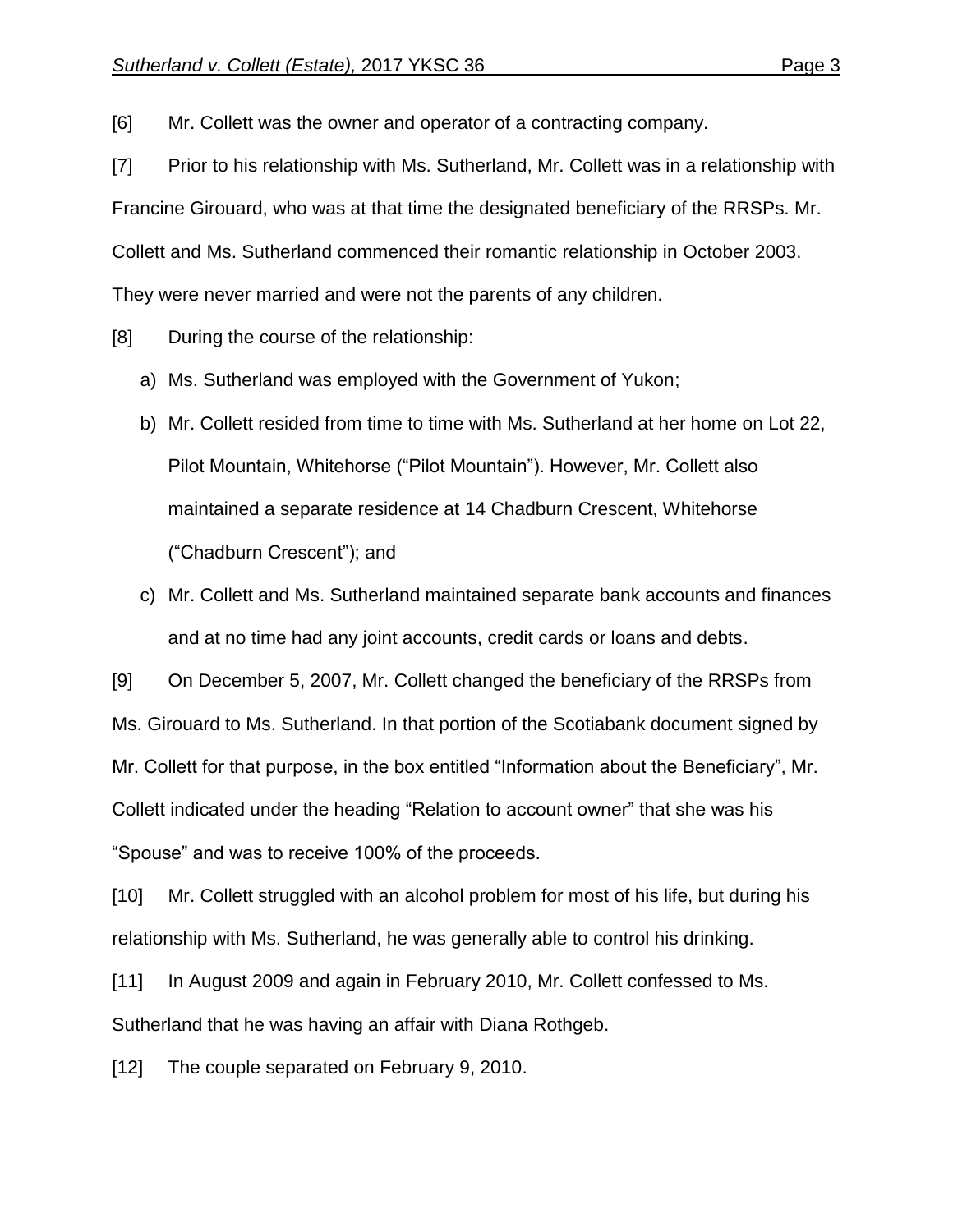[13] Diana Rothgeb moved into Mr. Collett's home in mid-February 2010, and continues to reside there. She describes the break up with Ms. Sutherland as "a bitter and dragged-out affair" and that Mr. Collett "spoke very critically" of Ms. Sutherland to Ms. Rothgeb and their circle of friends. Ms. Rothgeb also described Mr. Collett as being "disorganized and cluttered when it comes to paperwork". She deposed that he "rarely opened mail related to his finances until it was time to file his taxes" and in her experience, Mr. Collett "paid little attention to communication from his bank or other financial institutions".

[14] Valerie Miller also described Mr. Collett as "not well organized, particularly when it came to paperwork or bookkeeping" and that generally. Mr. Collett "did not have a great attention to detail".

[15] Kari-Anne Stubbs described the breakdown of the relationship as "acrimonious" and stated that Mr. Collett "felt bitter" towards Ms. Sutherland.

[16] Robbie King deposed that he knew "Mr. Collett did not want Ms. Sutherland to have any of his RRSPs, or for that matter, any claim to any aspect of his Estate."

[17] Ms. Sutherland instructed her lawyer, Kathleen Kinchen to commence this action on August 24, 2010.

[18] October 29, 2010, Mr. Collett instructed his lawyer, Shayne Fairman, to file a statement of defence, counterclaim and sworn financial statement. In the financial statement, Mr. Collett disclosed, among his various assets, that he had an RRSP with the Bank of Nova Scotia which he had acquired prior to 2003 and that its value was \$85,000.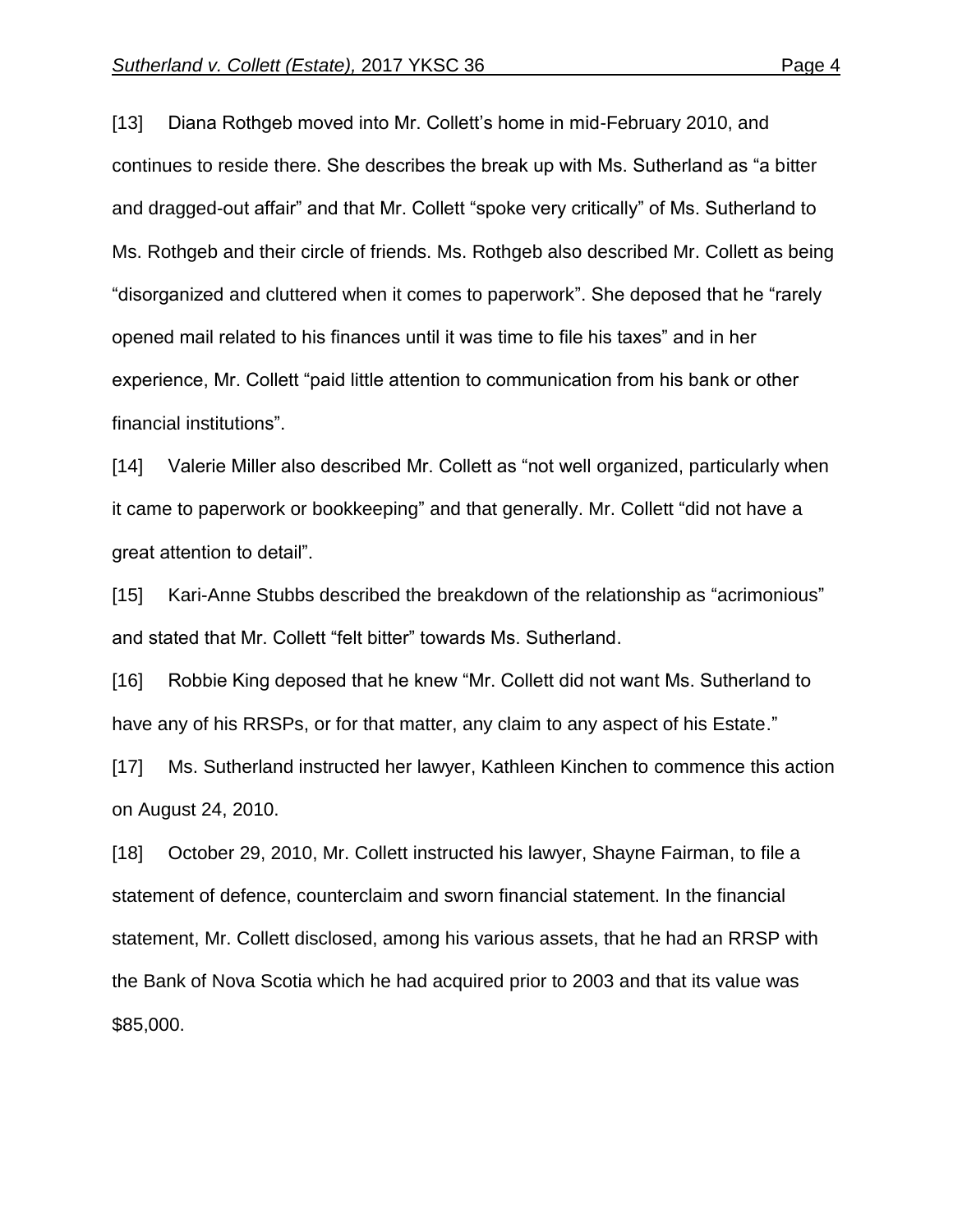[19] On December 9, 2010, the parties attended a judicial settlement conference with

their respective lawyers. I was the presiding judge at that settlement conference.

[20] Mr. Collett's counsel filed a Settlement Conference Brief on December 8, 2010,

which included a section entitled "Superannuation Pension Plan/RRSP", under which

with the following paragraphs:

- 57. During the course of the relationship, Nina contributed to Superannuation Pension benefits through her employment with the Government of Yukon.
- 58. Similarly, during the course of the relationship, Richard made modest contributions to a Registered Retirement Savings Plan in his name.
- 59. Richard proposes that, in the interest of settlement, that any claims he has to pension plan benefits accumulated by Nina during the relationship would be waived and similarly, any claims Nina would make to RRSP contributions made by Richard during the relationship would be waived.

[21] The superannuation pension and RRSPs were discussed briefly during the

judicial settlement conference. When Mr. Collett was asked by his counsel whether he

contributed to his RRSPs during the relationship, Mr. Collett made reference to having

some RRSPs in 2005. When asked about the period from 2003 to 2010, Mr. Collett

made reference to a purchase of about \$15,000 of RRSPs, which he said was a "one-

time" purchase.

[22] Ms. Sutherland deposed in her affidavit:

At the time of the settlement conference and the agreement resulting from it, I was aware that I was giving up any rights I might have arising from family law rules and obligations, including the right to claim some portion of what Richard had accumulated in the RRSP during our relationship. (my emphasis)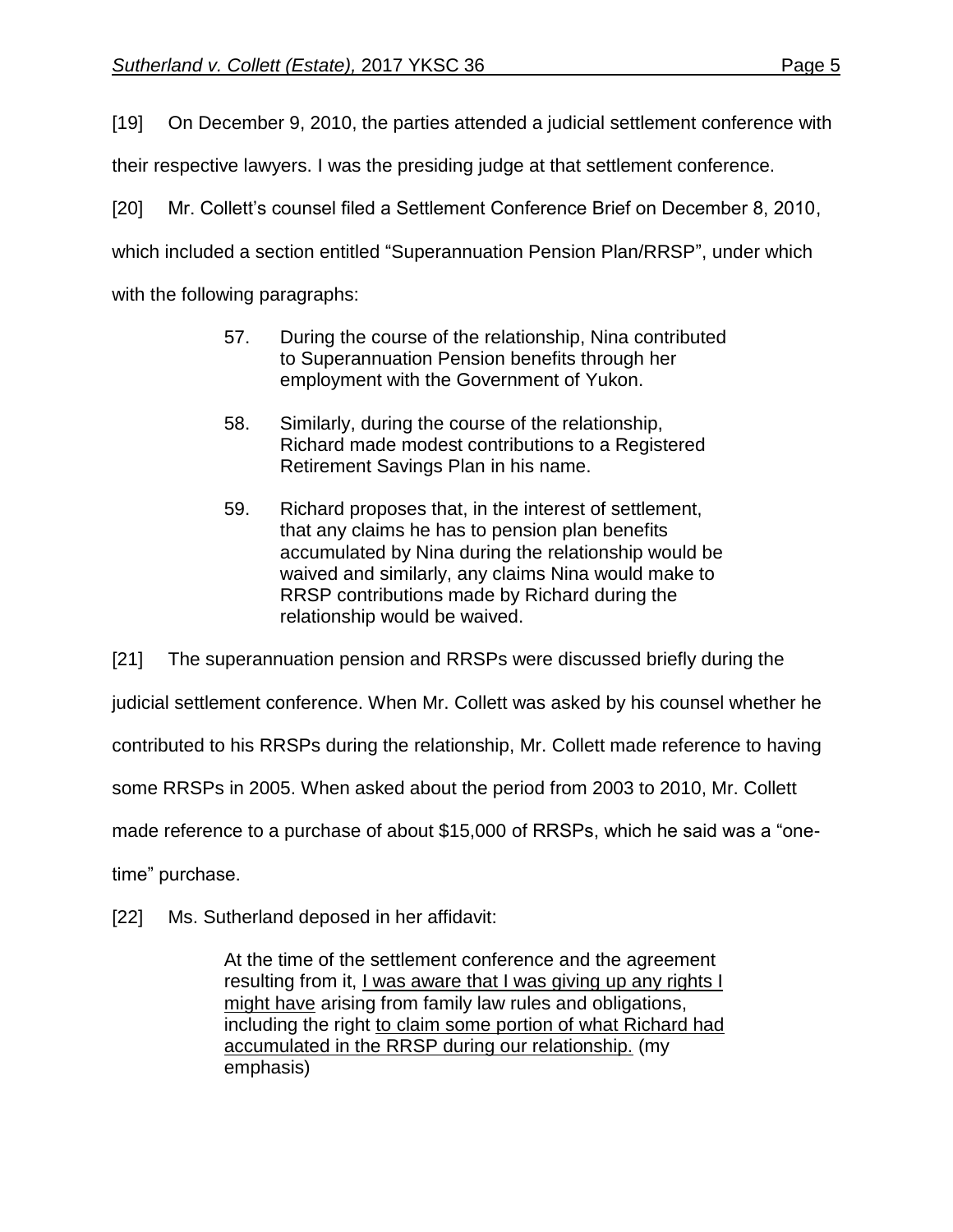[23] The communal property at issue during the judicial settlement conference

included:

- real property in Whitehorse, the Pilot Mountain subdivision, Haines Junction and Costa Rica;
- the value of improvements done to the various real properties;
- tools;
- a \$20,000 loan from Mr. Collett to Ms. Sutherland;
- pets;
- vehicles;
- Air North shares;
- Mr. Collett's contracting business;
- the superannuation pension plan and the RRSPs; and
- costs.

[24] The judicial settlement conference ended with an offer from Ms. Sutherland's counsel that was accepted by Mr. Collett and was later confirmed by the SCO, which was dated December 9, 2010 and filed January 4, 2011. The SCO was signed by each of Ms. Kinchen and Mr. Fairman. For the sake of completeness, and to put the release clause into context, I will set out all 10 paragraphs of the SCO:

# THIS COURT ORDERS THAT:

- 1. The plaintiff shall retain her home at Lot 22 Pilot Mountain Subdivision for her own use absolutely and the defendant shall have no claim against the plaintiff's home.
- 2. The plaintiff shall retain her Government of Yukon Superannuation Pension benefits for her own use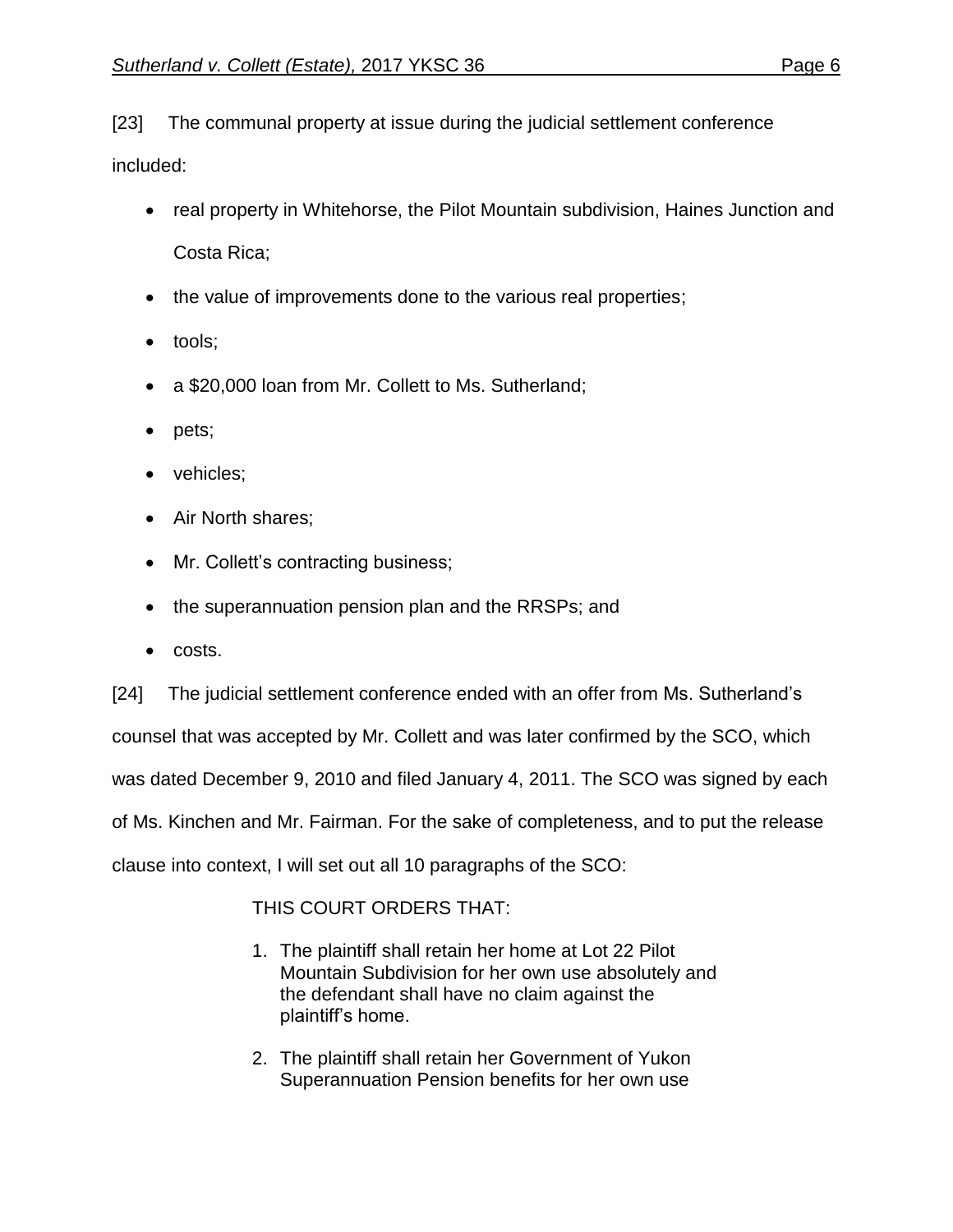absolutely and the defendant shall have no claim against the plaintiff's pension benefits.

- 3. The defendant shall retain his business known as 38263 Yukon Inc. doing business as Collett Contracting, for his own use absolutely and the plaintiff shall have no claim against the defendant's business or its assets.
- 4. The defendant shall retain the Costa Rica properties which are owned by a Costa Rican corporation named Yukon Properties S.A. of which the defendant is the sole share holder [as written] and the 1994 Toyota pick up which is owned by a company known as Bolo S.A. of which the defendant is the sole shareholder, for his own use absolutely and the plaintiff shall have no claim against the properties or the 1994 Toyota pickup.
- 5. The plaintiff and defendant shall each retain one of the two Air North shares that are jointly owned. The parties will sign the necessary documents and pay the necessary fees to effect this change.
- 6. The defendant shall forgive the \$20,000.00 loan made to the plaintiff.
- 7. The plaintiff shall transfer to the defendant her interest in the Agreement for Sale of Lot 9, in the Bear Berry Meadow Subdivision in the Town of Haines Junction in the Yukon Territory under plan #2005-0038 which the parties hold as joint tenants for the sum of \$10,000.00 payable by the defendant at the time of transfer.
- 8. The defendant shall transfer ownership of the 1998 Pathfinder to the plaintiff for her own use absolutely, upon receipt of the vehicle registration from the plaintiff.
- 9. There shall be no further claims by either party arising from this relationship.
- 10.Each party shall be responsible for their own costs of this proceeding.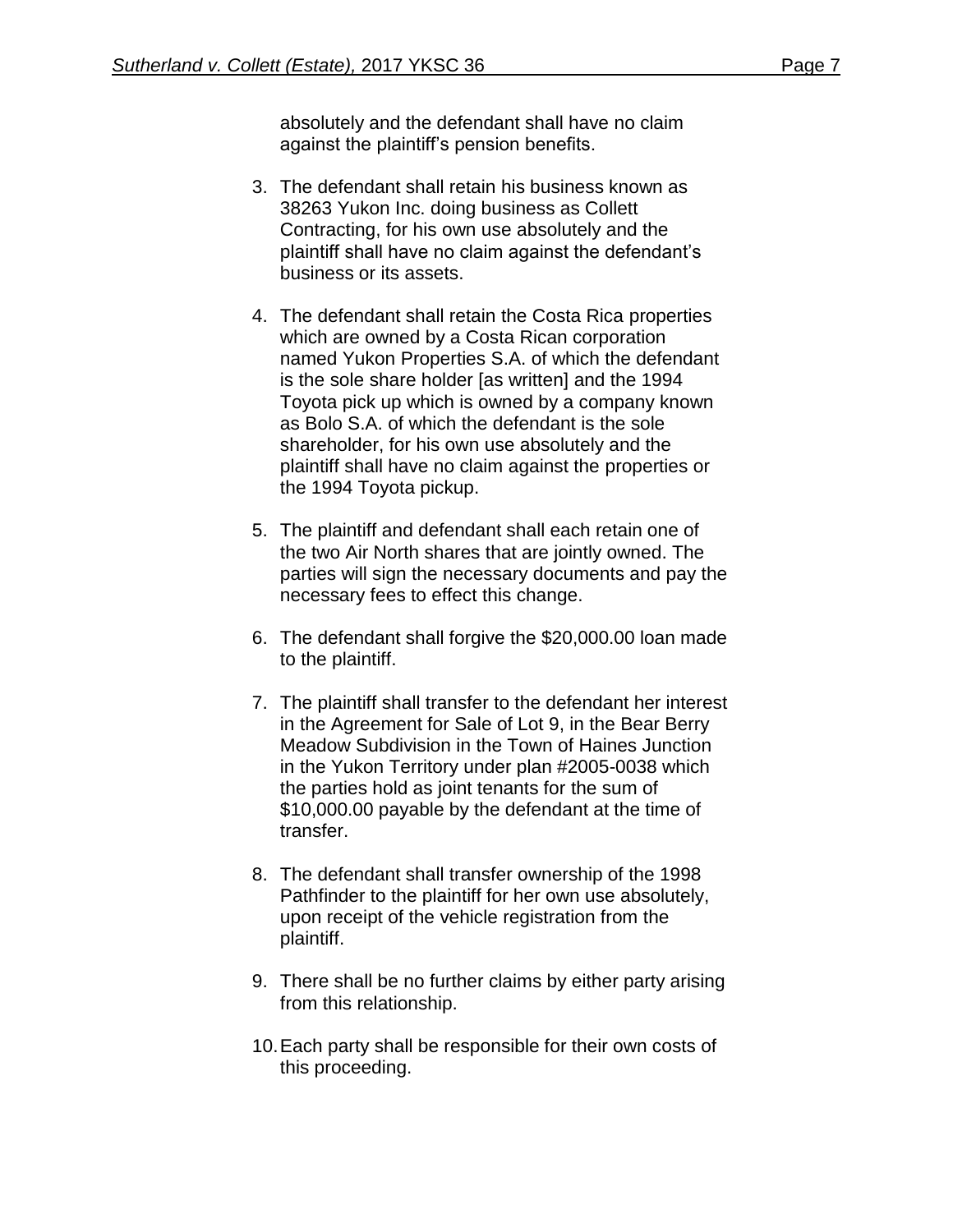[25] On January 6, 2011, two days after the SCO was filed, Mr. Collett executed his Last Will and Testament at his lawyer's office. In Mr. Collett's former Will, he had named Ms. Sutherland as his spouse. However, the Will he executed on January 6, 2011 named Diana Rothgeb as his executor and trustee, and also as the beneficiary of the entirety of his estate.

[26] Mr. Collett died on October 13, 2015, at the age of 64.

[27] Ms. Sutherland is presently 65 years of age. She retired in March 2012 and currently resides in Kamloops, British Columbia.

[28] At the date of his death, Mr. Collett's RRSPs had a market value of approximately \$170,000.

[29] On November 6, 2015, Ms. Rothgeb obtained a Grant of Probate for Mr. Collett's estate, confirming her status as executor.

[30] On August 24, 2016, then counsel for the estate contacted Ms. Sutherland to seek her cooperation in changing the beneficiary of the RRSPs to the estate.

[31] To date, Ms. Sutherland has refused to cooperate with the estate and has advanced a claim for the RRSPs.

## **ANALYSIS**

# *Issue #1: Does Ms. Sutherland's claim to the RRSPs breach the terms of the SCO?*

[32] In my view, the answer to this question is a resounding "yes". As the judge who presided over the judicial settlement conference, it is plain to me that the parties intended to make a full and final settlement of their communal property dispute at that time. Further, the proposal by Mr. Collett's lawyer in the settlement conference brief as to how the parties should resolve their respective claims against the other's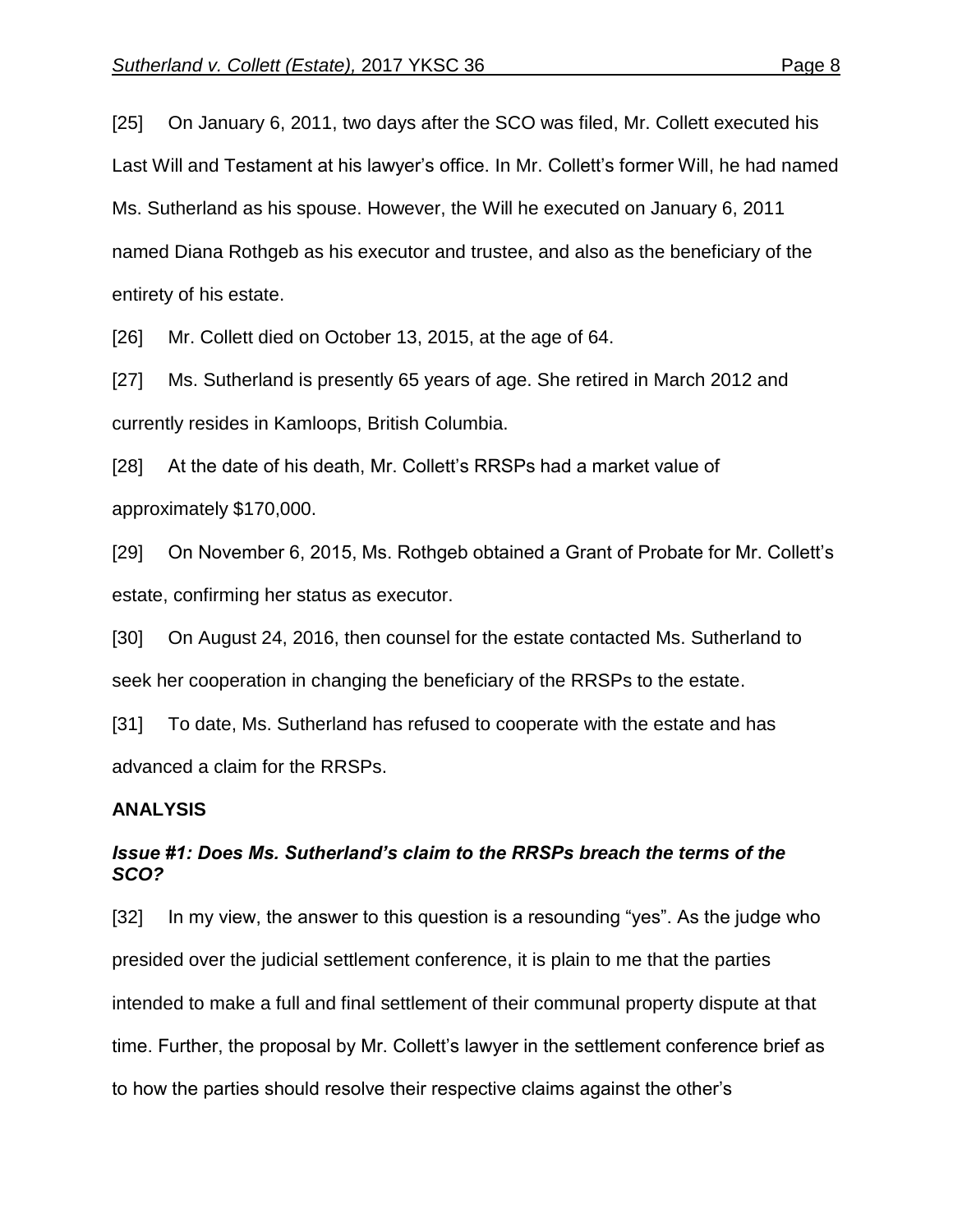pension/RRSP was implicitly accepted by both and was expressly resolved by the release clause. Further, the surrounding factual matrix makes it clear that Mr. Collett did not want Ms. Sutherland to benefit from the RRSPs. On the contrary, the separation was acrimonious and Mr. Collett felt bitter towards Ms. Sutherland. Rather, it was Mr. Collett's intention, as demonstrated by making a new will two days after the SCO was filed, that he intended his new common-law spouse, Diana Rothgeb, to receive his entire estate, which as a result of the release clause, would include the RRSPs. [33] The SCO reflects a bargain reached by the parties at the judicial settlement conference. That bargain was reduced to writing, signed by counsel for the parties as their respective agents, and entered as an order of the court. The terms of the SCO confirm that neither Mr. Collett nor Ms. Sutherland obtained all the relief they were seeking in their respective pleadings or settlement conference briefs, because concessions were made by each party. Because the SCO did not deal with all of the issues raised by the parties, it is my view that the release clause was intended as a "catchall provision" at the end of the order in order to prohibit any further claims by either party. In my view the intention of the release clause was to make the SCO a final order, bringing the litigation and all claims arising from the relationship to an end. [34] In *McKenzie v. McKenzie* (1975), 55 D.L.R. (3d) 373 (B.C.S.C.), ("*McKenzie*") Macfarlane J. concluded, at paras. 24 and 27, that there was a well-established practice in our courts "to enforce settlement agreements in the suit compromised", primarily to avoid a multiplicity of proceedings. *McKenzie* was affirmed on this point by the British Columbia Court of Appeal, (1976), 69 D.L.R. (3d) 765.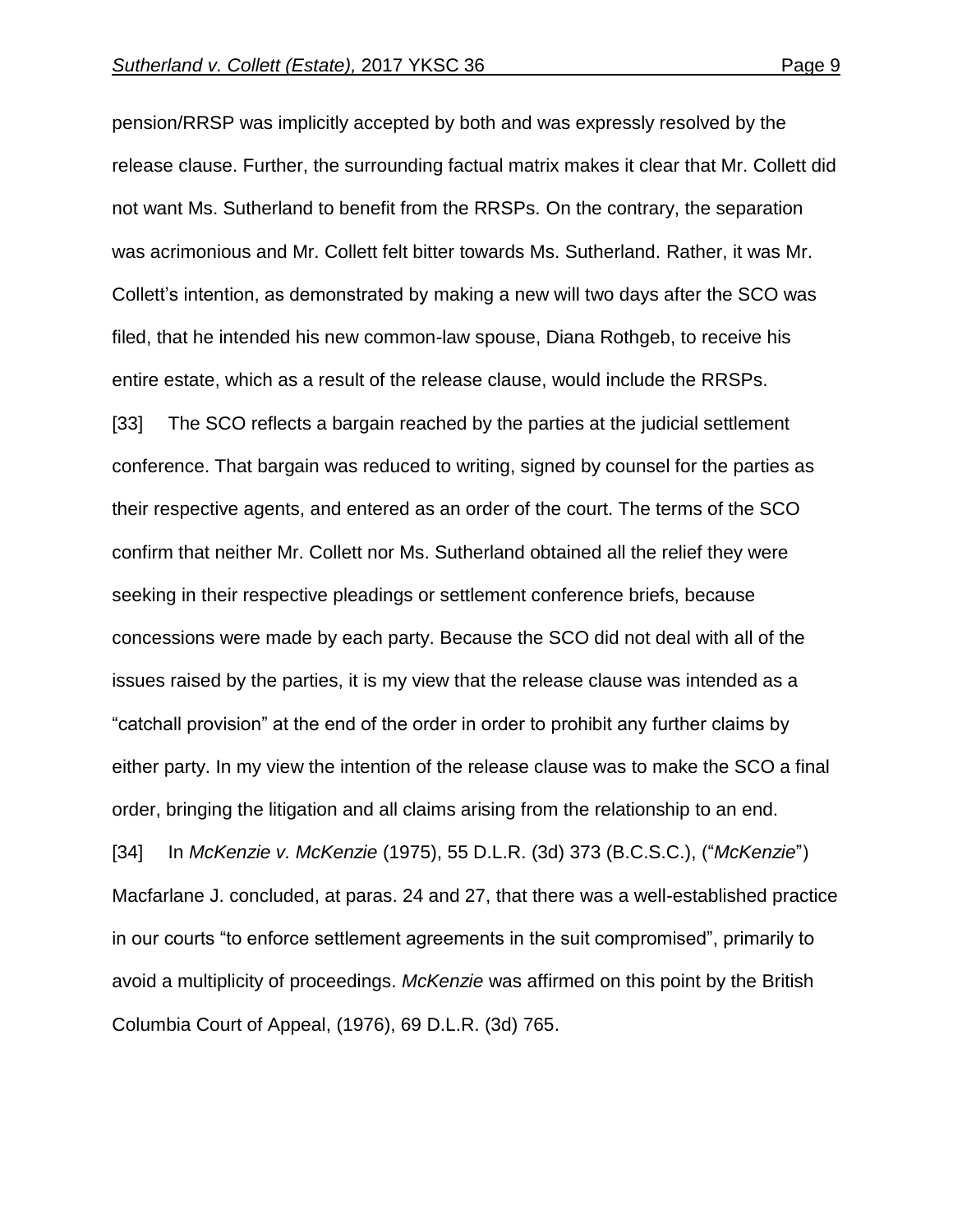[35] *Ruffudeen-Coutts v. Coutts*, 2012 ONCA 65, is an analogous case from the

Ontario Court of Appeal dealing with leave to appeal consent orders. Epstein J.A.,

speaking for the majority, said this, at para. 59:

59 A review of the limited jurisprudence respecting leave to appeal consent orders, in Ontario and elsewhere in Canada, reveals that no clear test has emerged for granting leave in consent matters. However, what is clear is the resistance to allowing a review of issues that the parties have represented to the court as having been resolved. The expression of this resistance dates back to 1876, in the English case of *Holt v. Jesse*, 3 Ch.D. 177, at p. 184:

> That is tantamount to giving a 'general license to parties to come to this Court and deliberately to give their consent, and afterwards at their will and pleasure come and undo what they did inside the court, because on a future day they find they do not like it.' (my emphasis)

[36] I find further support for my conclusion in this regard in the case of *Hemmerling* 

*v. Hemmerling*, 2000 ABQB 808. Although that case referred to "minutes of settlement"

as the instrument to resolve the matrimonial dispute, minutes of settlement are

obviously analogous to a consent order arising from a judicial settlement conference.

There, Nash J. emphasized the importance of respecting the finality of minutes of

settlement, as follows:

16 Minutes of Settlement are normally intended to resolve all outstanding matrimonial property issues between divorcing spouses. The Minutes of Settlement entered into by the parties, with the advice of lawyers during the negotiations and at the time of the execution, are recognized as a full and final settlement of all property issues. The Supreme Court of Canada in *Pelech v. Pelech*, [\[\[1987\] 1](http://www.lexisnexis.com/ca/legal/search/runRemoteLink.do?A=0.2807288392849395&bct=A&service=citation&risb=21_T26079600386&langcountry=CA&linkInfo=F%23CA%23SCR%23vol%251%25sel1%251987%25page%25801%25year%251987%25sel2%251%25)  [S.C.R. 801\]](http://www.lexisnexis.com/ca/legal/search/runRemoteLink.do?A=0.2807288392849395&bct=A&service=citation&risb=21_T26079600386&langcountry=CA&linkInfo=F%23CA%23SCR%23vol%251%25sel1%251987%25page%25801%25year%251987%25sel2%251%25), stated at p. 676:

> . . . where the parties have negotiated their own agreement, freely and on the advice of independent legal counsel, as to how their financial affairs should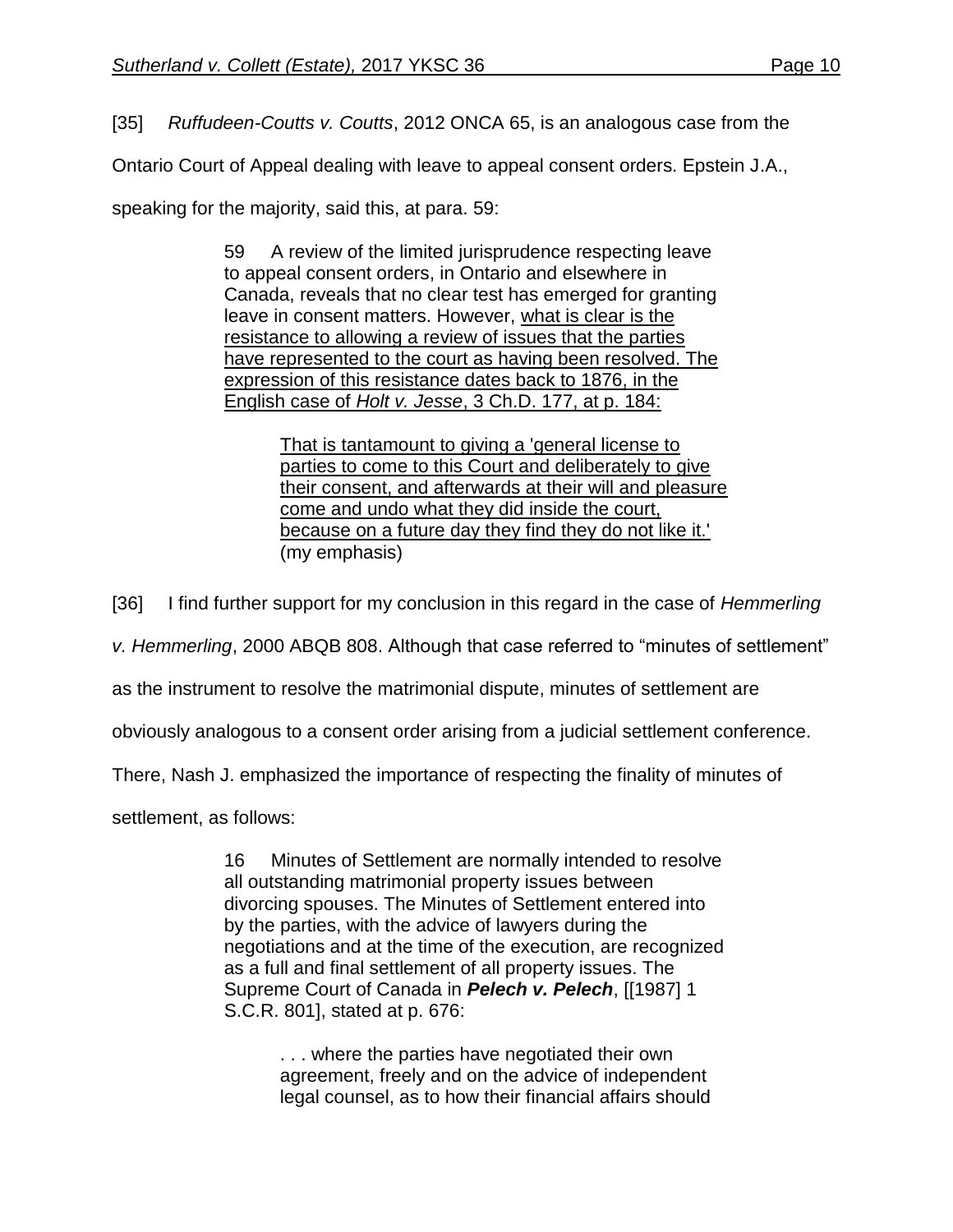be settled on the breakdown of their marriage, and the agreement is not unconscionable in the substantive law sense, it should be respected.

[37] The approach I take to interpreting the SCO is the same as I would take towards the interpretation of a contract. First, I must read the SCO as a whole, giving the words used their ordinary and grammatical meaning, consistent with the surrounding circumstances, i.e. the contextual factors or what has been referred to as the factual matrix: *Sattva Capital v. Creston Moly*, 2014 SCC 53, at paras. 47, 48 and 50. [38] Ms. Sutherland's counsel argued that the SCO does not preclude his client from making a claim against the RRSPs because her claim is not one "arising from [the] relationship", as the release clause is worded. Rather, he submits that Ms. Sutherland's claim arises from statute, in particular, s. 11 of the *Retirement Plan Beneficiaries Act,* R.S.Y. 2002, c. 197, as amended, ("*RPBA*") which generally provides that a person

designated as a beneficiary may enforce payment of the benefit payable to them as against the administrator of the plan, in this case Scotiabank.

[39] The estate's counsel counters this argument by submitting that the claim to the RRSPs plainly arises from the relationship because the RRSP form completed by Mr. Collett designating Ms. Sutherland as the beneficiary describes her "relation" to him as "spouse". Further, the language used by the parties in the release clause "arising from this relationship" was broad and purposive and describes the factual matrix wherefrom no further claims can be pursued. Accordingly, any claim Ms. Sutherland had to the RRSPs was inextricably linked to her relationship with Mr. Collett, and the SCO now prevents her from pursuing any claims that arise from that relationship.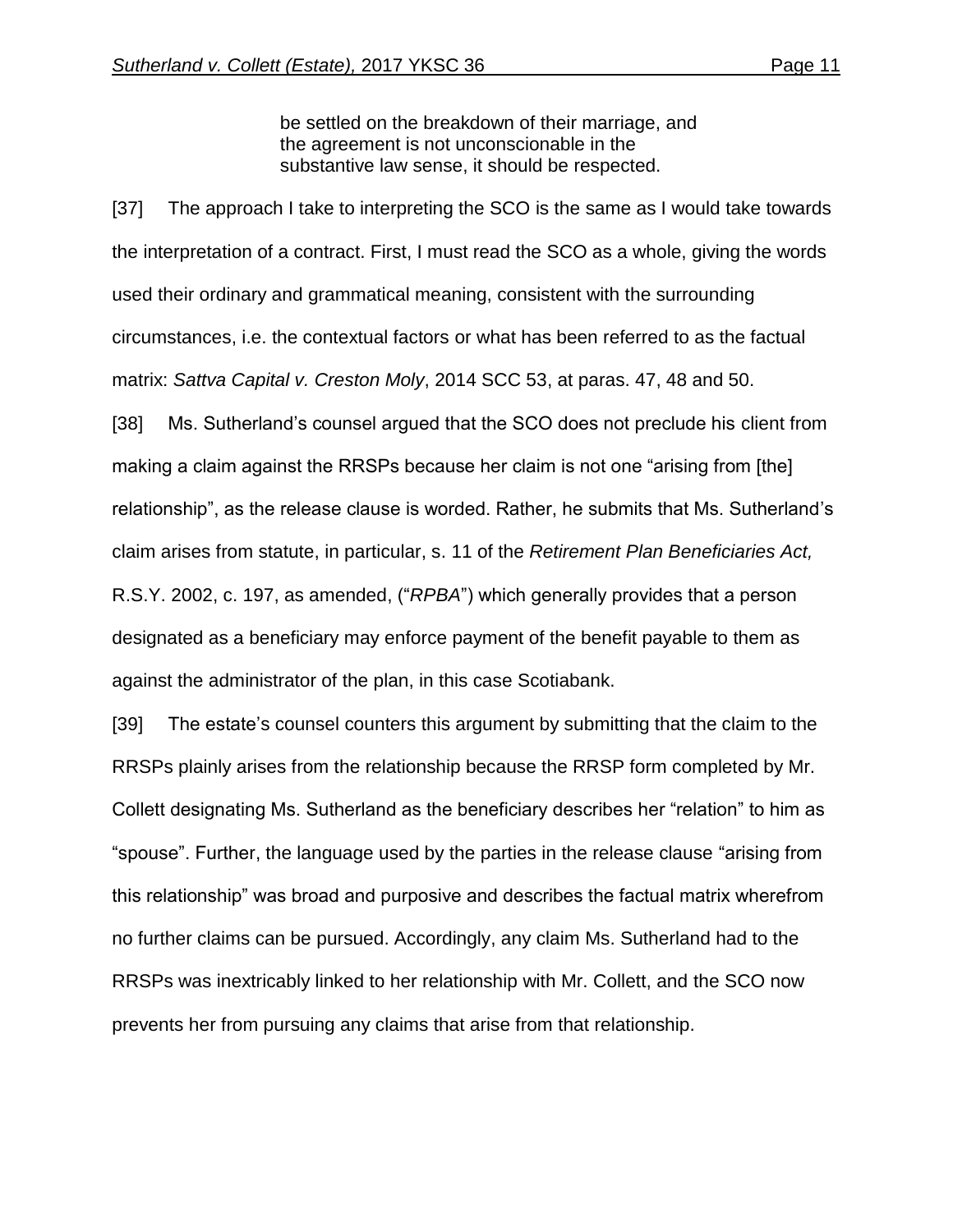[40] I agree with the submissions of the estate's counsel here. I further conclude that

'but for' the relationship, Mr. Collett would have had no reason to designate Ms.

Sutherland as the beneficiary of the RRSPs. On the other hand, I conclude that the

interpretation advanced by Ms. Sutherland's counsel is overly technical and narrow and

I reject it.

[41] Accordingly, I declare that the SCO prohibits Ms. Sutherland from maintaining or

advancing any claims, rights or interests with respect to the RRSPs which Mr. Collett

held at the Whitehorse, Yukon branch of Scotiabank.

# *Issue #2: Further, or in the alternative, did the SCO revoke Ms. Sutherland status as a beneficiary pursuant to s. 2 of the RPBA?*

[42] Section 2 of the *RPBA* provides:

2 A participant may designate a person to receive a benefit payable under a plan on the participant's death

(a) by an instrument signed by the participant or signed on their behalf by another person in their presence and by their direction; or

(b) by will,

and may revoke the designation by either of those methods. S.Y. 2002, c. 197, s. 2

"Participant" is defined in s. 1 is "a person who is entitled to designate another person to

receive the benefit under a plan, on the first person's death." "Plan" is further defined as

including an RRSP. There is no dispute that Mr. Collett was a participant. Although

"instrument" is not defined in the *RPBA,* the Sutherland's counsel does not dispute that

the SCO can be viewed as an instrument for the purposes of the *RPBA.* 

[43] The estate's counsel argued that Mr. Collett revoked Ms. Sutherland's

designation as a beneficiary when he instructed his counsel to sign the SCO.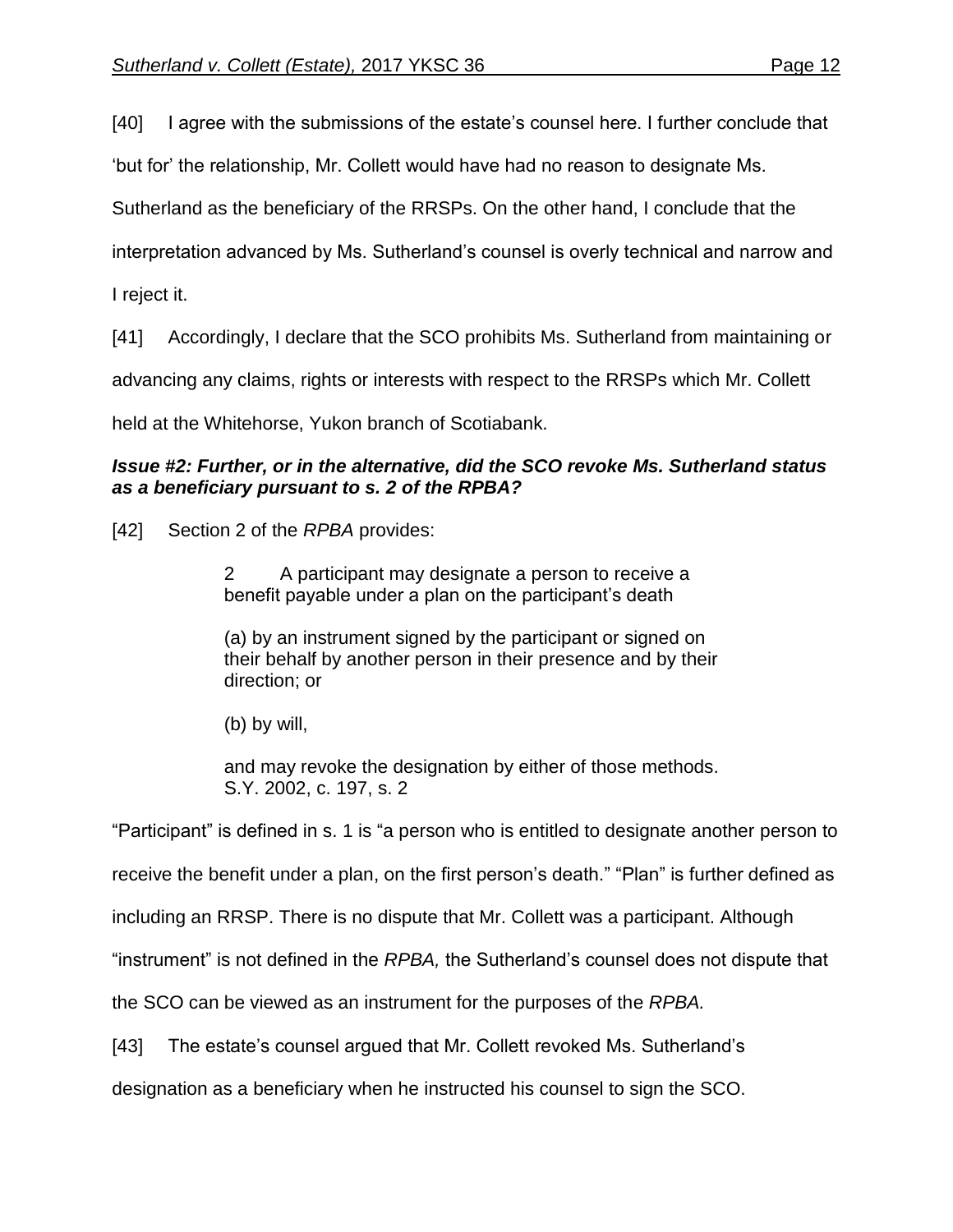[44] Ms. Sutherland's counsel argued that s. 2 of the *RPBA* does not apply to these facts because:

- a) The SCO in general, and the release clause in particular, is insufficiently specific because it does not make any reference to the RRSPs; and
- b) The SCO was not personally signed by Mr. Collett, but rather was signed by his counsel and not in Mr. Collett's presence.

[45] My answer to the first argument raised by Ms. Sutherland's counsel is that there is no requirement in the *RPBA* that the instrument must specify the plan (in this case, the RRSP). I say this because of a simple matter of statutory interpretation. Sections 3 and 4 of the *RPBA* deal with designations and revocations of beneficiaries under a will. In either case, the designation or revocation is only effective if the will refers to the plan either generally or specifically. Because there is no such requirement in s. 2, I conclude that it was the intention of the legislature that the "instrument" in that context need not refer to the plan either generally or specifically. Sections 3 and 4 provide:

> A designation in a will is effective only if it refers to the plan either generally or specifically. S.Y. 2002, c. 197, s. 3

> 4 A revocation in a will of a designation made by an instrument is not effective to revoke the designation made by the instrument unless the revocation refers to the plan or the designation either generally or specifically. S.Y. 2002, c. 197, s. 4

[46] My conclusion in this regard is supported by a decision from the Ontario Court of Appeal in *Burgess v. Burgess Estate* (2000), 52 O.R. (3d) 61. Desmond Burgess ("Desmond") worked for Canadian Tire, which had a Deferred Pension Sharing Plan ("DPSP"). In 1987, Desmond designated his wife, June, as a beneficiary of the DPSP. Desmond and June were married for many years before they agreed to separate in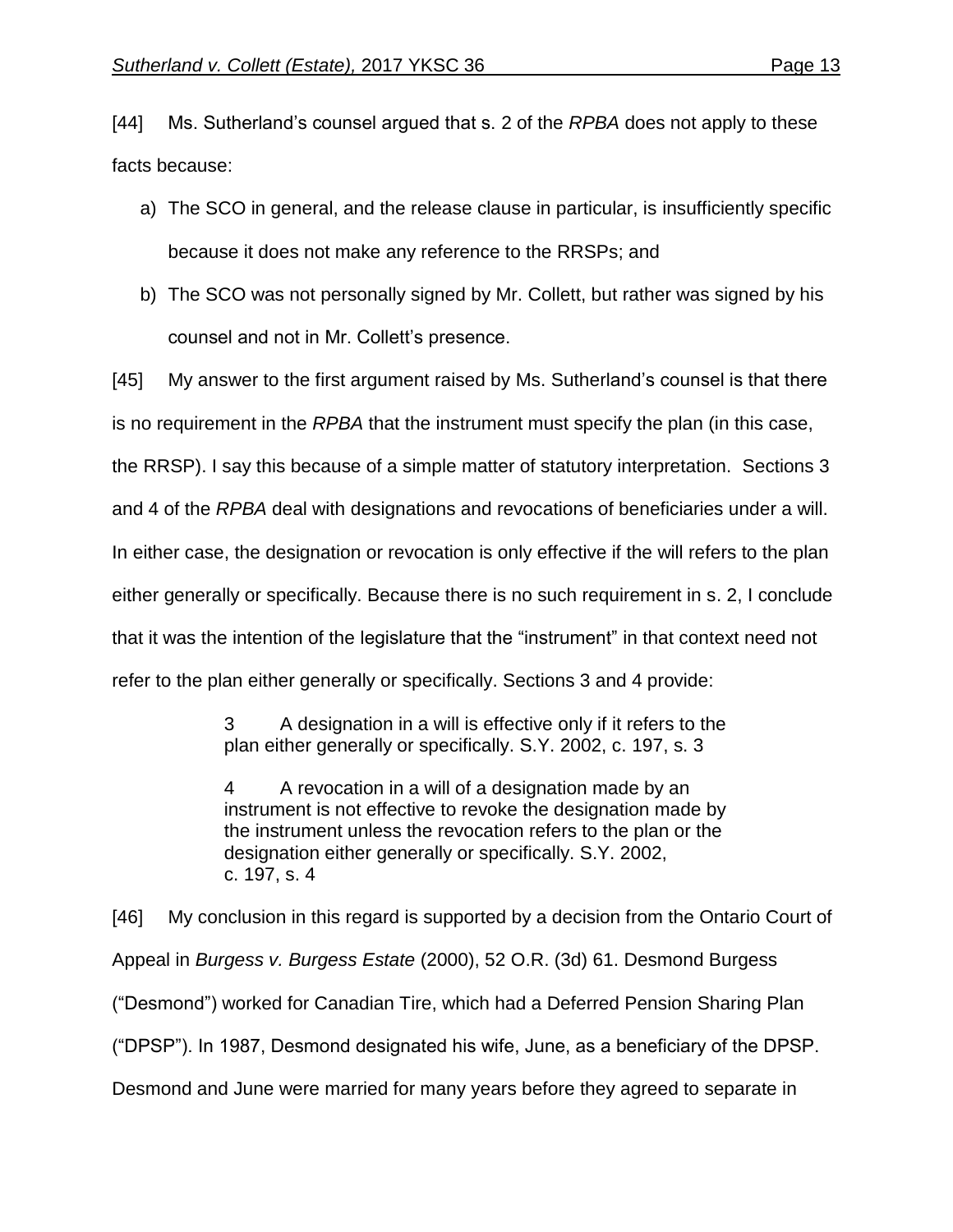1990. In 1994 they entered into a separation agreement in which they agreed to settle all issues between them. The couple were divorced in 1995. In 1996, Desmond married Bernadette Burgess. He died in 1999. Desmond's will left his estate in equal shares to Bernadette and to his three children by his first wife, June.

[47] The separation agreement specified that June Burgess would be entitled to one-

half of the DPSP. Desmond made no change to the designation of June as the

beneficiary of the DPSP prior to his death.

[48] After Desmond died, June asserted a claim, initially to one-half of the proceeds of

the DPSP. Later, when Canadian Tire produced the original beneficiary designation,

she sought payment of the entire proceeds. Bernadette opposed June's claim, saying

that June should be limited to one-half of the proceeds to which she was entitled under

the separation agreement.

[49] The release provision in the separation agreement stated:

19.01 Except as specifically provided, neither the Husband nor the Wife will make a claim to a share in any pension of the other, including but not limited to any company pension plans, registered retirement savings plans and registered home ownership savings plans, provided that the Wife shall be entitled to one-half of the benefits under the Husband's deferred profit sharing plan…

Earlier in the separation agreement, the parties also agreed to waive all claims that they may have in the future under the *Succession Law Reform Act ("SLRA").* Sections 50 and 51 of that *Act* are very similar in wording to s. 1 and 2 of the Yukon's *RPBA.* [50] The Court of Appeal observed that the beneficiary designation Desmond gave to the Canadian Tire in 1987 was not irrevocable (para. 17). The same can be said in the case at bar.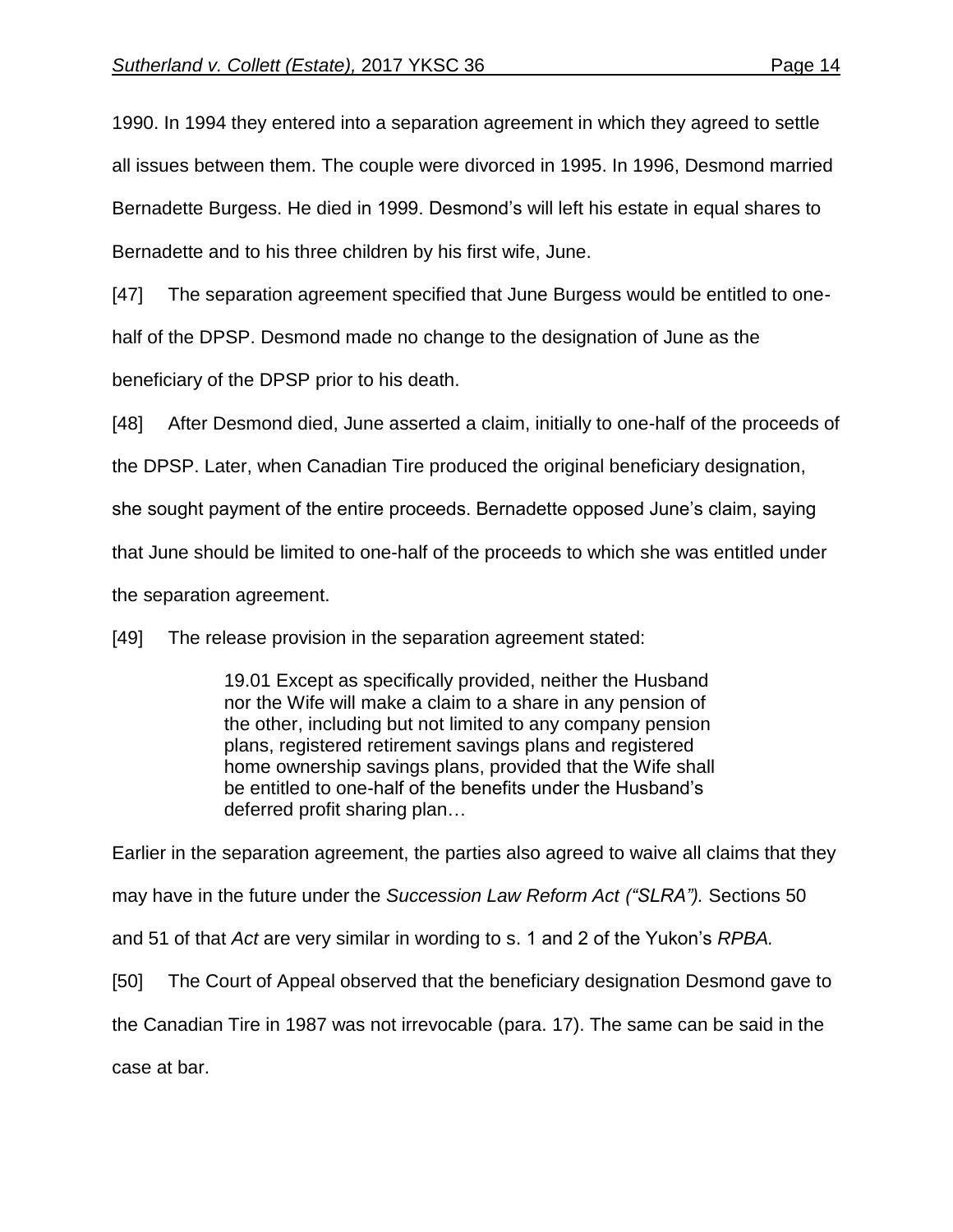[51] The Court also observed that the *SLRA "*does not require that revocation of a

prior designation by instrument follow any particular form or formality*"* (para. 18). Again,

the same can be said in the case at bar.

[52] In the result, the Court was satisfied that the release was capable of operating as

a revocation of Desmond's earlier beneficiary designation in favour of June, subject only

to the specific provision in the separation agreement limiting her to one half of the

benefits under the DPSP:

24 In my view, the inescapable inference from these documents is that Desmond intended June's entitlement to be limited to one-half of the benefits under the DPSP and that he intended Bernadette and his children to share equally in the assets of his estate, including the other half of the benefits under that plan. A reading of the separation agreement in its entirety confirms an intention by both parties, Desmond and June, to achieve a final resolution of all claims, rights and entitlements each of them might have against the other and against the other's property, other than those - such as the benefits under the DPSP - for which the separation agreement makes specific provision. I find compelling the conclusion that the provisions of Art. 19.01 of the separation agreement operated to revoke Desmond's earlier beneficiary designation in favour of June. Just as the 1987 beneficiary declaration evidenced Desmond's intention that all of the proceeds under the DPSP be made payable to June, the 1994 separation agreement evidenced his subsequent intention to revoke that designation and to limit June's entitlement to one-half of the benefits under that plan. Article 19.01 effectively operated to implement that subsequent intention, in accordance with s. 51(1) of the SLRA. (my emphasis)

[53] I also find support for my conclusion on this issue in the cases of *Campbell Estate v. Campbell*, 2011 ONSC 5079 and *Purcell v. M.R.S. Trust Co.*, [2004] O.J. No. 3856 (S.C.).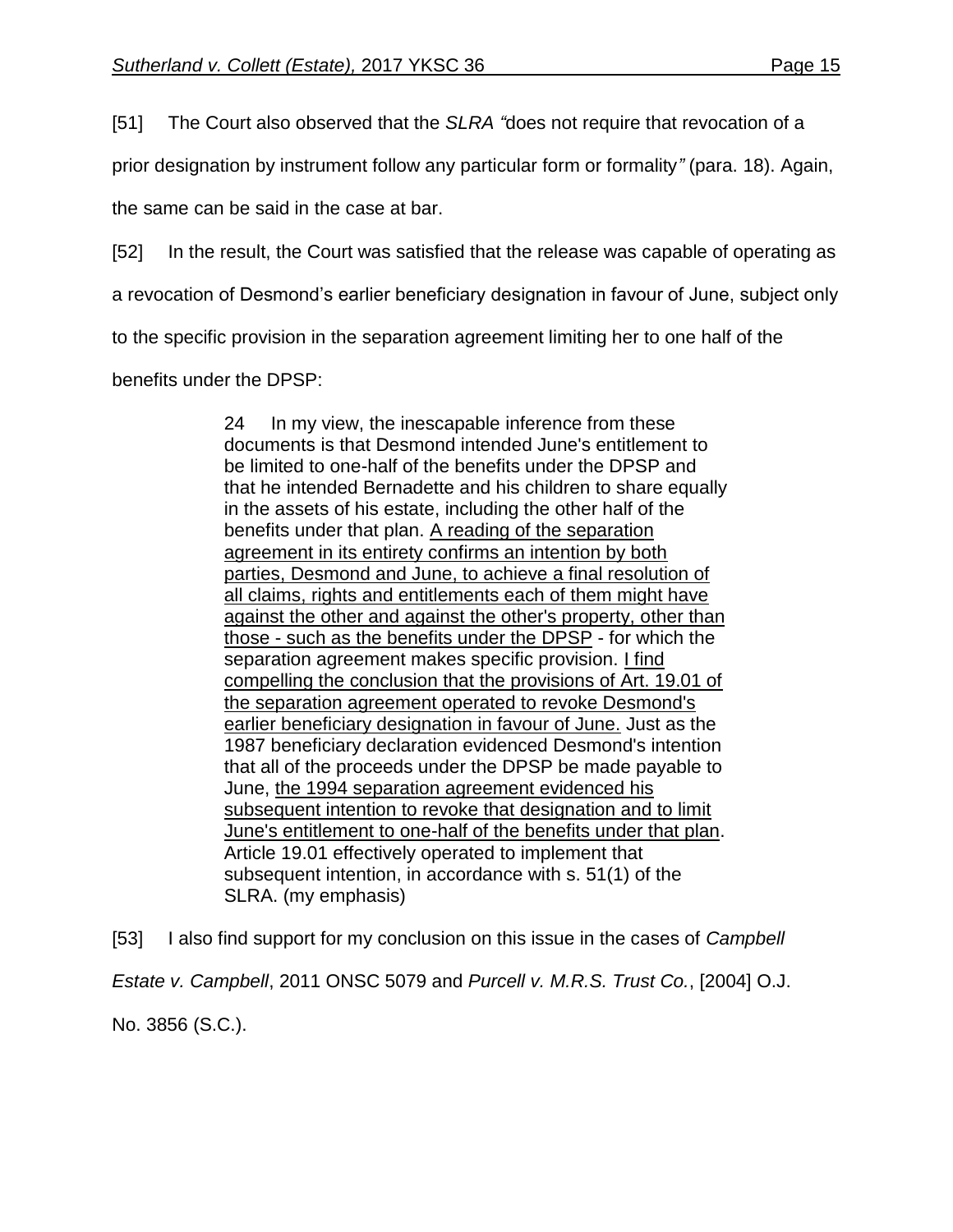[54] My answer to the second argument raised by Ms. Sutherland's counsel is that when Mr. Fairman signed the SCO, presumably a few days after the end of the judicial settlement conference, he did so as legal counsel acting on Mr. Collett's instructions, and also as agent on Mr. Collett's behalf, with full authority to bind Mr. Collett to the SCO. As such, there is no distinction between Mr. Fairman signing the SCO and Mr. Collett doing so. Putting it another way, it is as if Mr. Collett had signed the SCO himself. Accordingly, pursuant to s. 2(a) of the *FPBA* the SCO can be viewed as "an instrument signed by the participant" and there is no need to have regard to the secondhalf of that subparagraph "or signed on their behalf by another person in their presence and by their direction". Rather, I am persuaded by the estate's counsel that, pursuant to the Hansard excerpt concurrent with the enactment of the *FPBA*, the intention of the legislature with respect to the second-half of subparagraph 2(a) was to address a situation where a person is not able, for some reason, such as a physical disability, to sign the instrument by him or herself. There is no evidence that the second-half of subparagraph 2(a) was intended to address the situation where legal counsel is signing on behalf of the participant.

[55] I find support for my conclusion here in the British Columbia Court of Appeal case of *Hartslief v. Terra Nova Royalty Corp*., 2013 BCCA 417. In that case there was a dispute whether there was a binding contract agreed to between the parties in a conversation between their respective lawyers regarding the appellant's termination of the respondent's employment. The appellant's lawyer claimed at trial that he was proceeding on the assumption that a formal document would have to be signed before a binding agreement came into existence. The respondent's lawyer testified he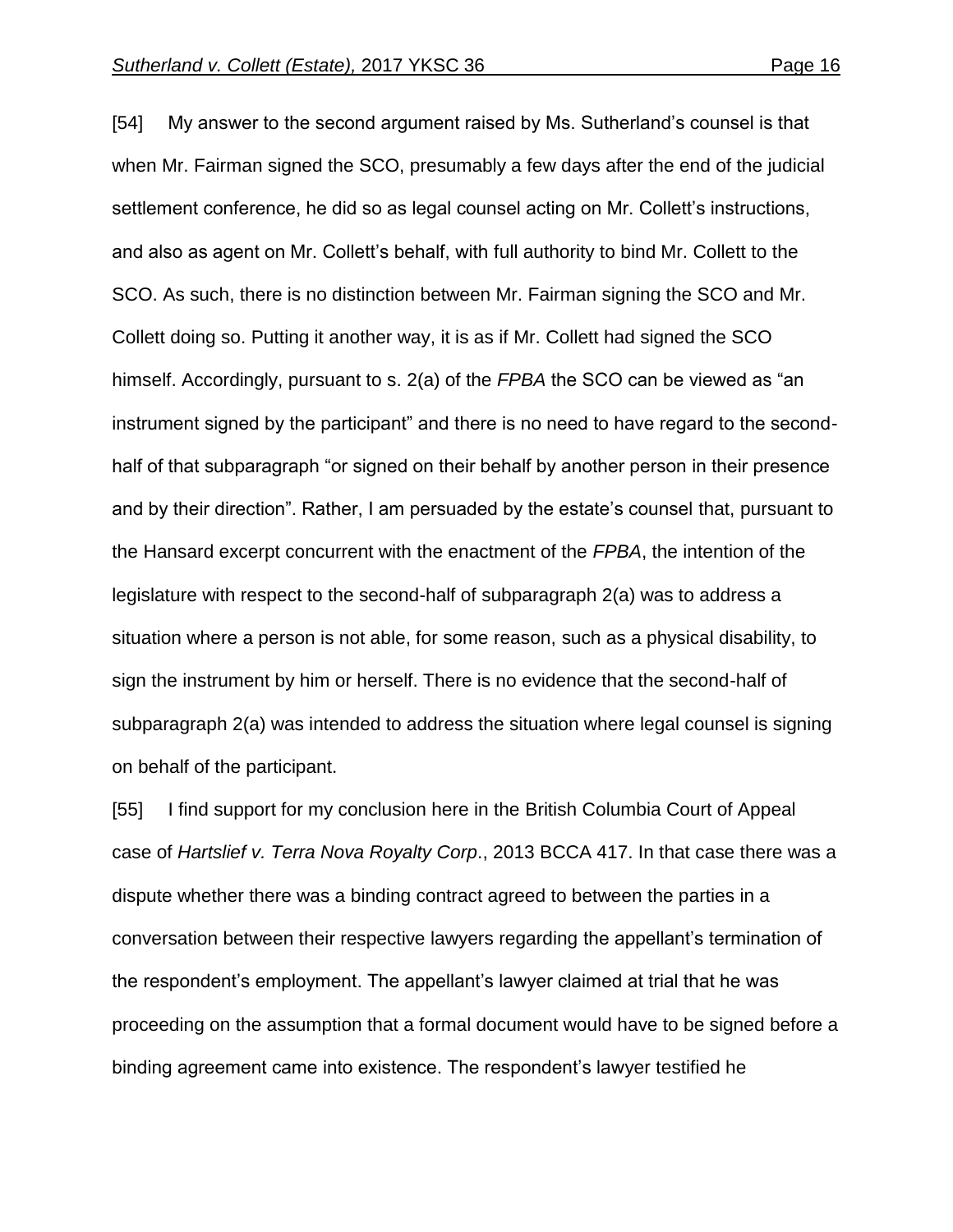understood that he accepted an offer of settlement made earlier over the phone and a

contract had thereby been formed, with the formal documentation and various non-

essential terms still to be worked out. The trial judge found, on the totality of the

evidence, that an agreement was reached and that no condition precedent remained.

More importantly, the Court of Appeal agreed with comments made by the trial judge

regarding the ability of a lawyer acting for a party to bind the client to terms of

settlement:

14 With respect to Mr. Sangra's authority to bind his client, the trial judge cited *Sekhon v. Khangura*, [2009 BCSC 670,](http://www.lexisnexis.com/ca/legal/search/runRemoteLink.do?A=0.4910408223726316&bct=A&service=citation&risb=21_T26079741290&langcountry=CA&linkInfo=F%23CA%23BCSC%23sel1%252009%25year%252009%25decisiondate%252009%25onum%25670%25) where the Court stated:

> It is settled law that a solicitor acting for a party in settlement negotiations is acting as the agent of the client. The solicitor is presumed to have the authority to bind the client to the terms of settlement. There is no obligation on other parties to make enquiries regarding a solicitor's authority to settle a matter on a client's behalf. It is in the interests of the administration of justice that solicitors be free to complete settlements with solicitors without having to enquire about or be concerned with the actual authority of the solicitor: *Scherer v. Paletta*, [\[1966\]](http://www.lexisnexis.com/ca/legal/search/runRemoteLink.do?A=0.1371085604376262&bct=A&service=citation&risb=21_T26079741290&langcountry=CA&linkInfo=F%23CA%23OJ%23ref%251017%25sel1%251966%25year%251966%25)  [O.J. No. 1017](http://www.lexisnexis.com/ca/legal/search/runRemoteLink.do?A=0.1371085604376262&bct=A&service=citation&risb=21_T26079741290&langcountry=CA&linkInfo=F%23CA%23OJ%23ref%251017%25sel1%251966%25year%251966%25) (C.A.); *Adamoski v. Mercer*, [\[1984\]](http://www.lexisnexis.com/ca/legal/search/runRemoteLink.do?A=0.31522902141214915&bct=A&service=citation&risb=21_T26079741290&langcountry=CA&linkInfo=F%23CA%23BCJ%23ref%252872%25sel1%251984%25year%251984%25)  [B.C.J. No. 2872](http://www.lexisnexis.com/ca/legal/search/runRemoteLink.do?A=0.31522902141214915&bct=A&service=citation&risb=21_T26079741290&langcountry=CA&linkInfo=F%23CA%23BCJ%23ref%252872%25sel1%251984%25year%251984%25) (S.C.) at para. 6; *Harvey v. British Columbia Corps of Commissionaires*, [2002 BCPC 69](http://www.lexisnexis.com/ca/legal/search/runRemoteLink.do?A=0.06748611980783958&bct=A&service=citation&risb=21_T26079741290&langcountry=CA&linkInfo=F%23CA%23BCPC%23sel1%252002%25year%252002%25decisiondate%252002%25onum%2569%25) at para. 30. [At para. 40.]

In my view, this statement of the law is a correct one, both in this province and in Ontario: see *Scherer v. Paletta* [\(1966\)](http://www.lexisnexis.com/ca/legal/search/runRemoteLink.do?A=0.022442947411370207&bct=A&service=citation&risb=21_T26079741290&langcountry=CA&linkInfo=F%23CA%23DLR2%23vol%2557%25sel1%251966%25page%25532%25year%251966%25sel2%2557%25decisiondate%251966%25)  [57 D.L.R. \(2d\) 532](http://www.lexisnexis.com/ca/legal/search/runRemoteLink.do?A=0.022442947411370207&bct=A&service=citation&risb=21_T26079741290&langcountry=CA&linkInfo=F%23CA%23DLR2%23vol%2557%25sel1%251966%25page%25532%25year%251966%25sel2%2557%25decisiondate%251966%25) (Ont. C.A.), quoted in *Sekhon v. Khangura* [2009 BCSC 670](http://www.lexisnexis.com/ca/legal/search/runRemoteLink.do?A=0.0572946612159182&bct=A&service=citation&risb=21_T26079741290&langcountry=CA&linkInfo=F%23CA%23BCSC%23sel1%252009%25year%252009%25decisiondate%252009%25onum%25670%25) (B.C.S.C.), at para.111. (my emphasis)

[56] I also agree with the submission of the estate's counsel that statutes must be

interpreted in such a way that absurdities are avoided: *Rizzo v. Rizzo Shoes Ltd. (Re)*,

[1998] 1 S.C.R. 27, at para. 21. In my view, it would be an absurd result if a judicial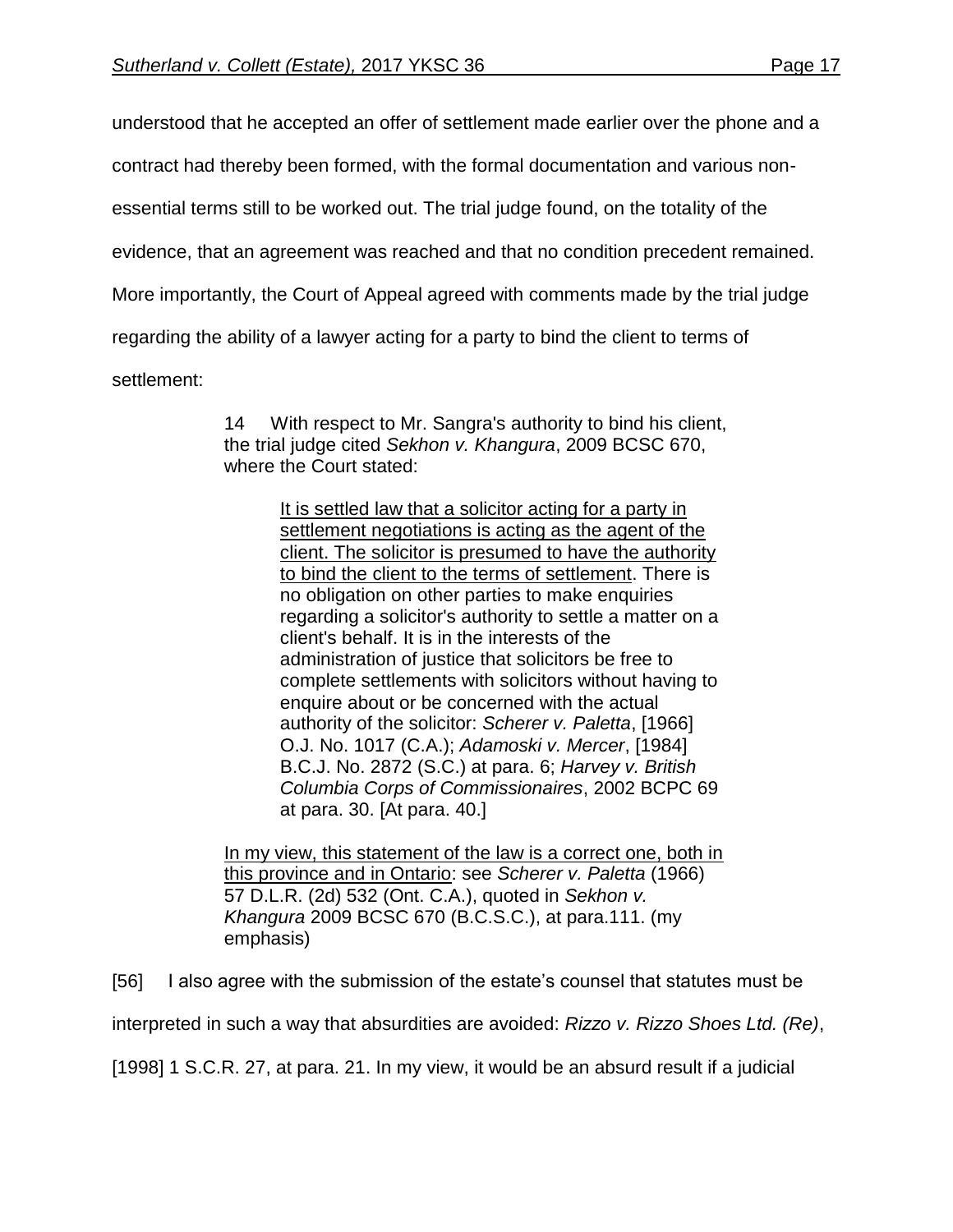Settlement Conference Order, based upon an agreement made by the parties, in the

presence of their counsel and the Court was found to be insufficient for the purposes of

the *RPBA*, simply because it was signed by counsel not in the presence of the client.

[57] Accordingly, I declare that, pursuant to the *RPBA*, the SCO revoked Ms.

Sutherland's status as a beneficiary to Mr. Collett's RRSPs held at the Whitehorse,

Yukon branch of Scotiabank.

# *Issue #3: Further, or in the alternative, is this an appropriate case to apply the "Slip Rule" to the SCO?*

[58] Rule 43(22) provides:

The court may at any time correct a clerical mistake in an order for an error arising in an order from an accidental slip or omission, or may amend an order to provide for any matter which should have been but was not adjudicated upon. (my emphasis)

[59] As noted above, in Mr. Collett's settlement brief, Mr. Fairman wrote the following

proposal:

Richard proposes that, in the interest of settlement, that any claims he has to pension plan benefits accumulated by Nina during the relationship would be waived and similarly, any claims Nina would make to RRSP contributions made by Richard to and the relationship would be waived.

[60] However, there was only one clause in the SCO expressly dealing with this topic,

and it was limited to Ms. Sutherland's pension benefits:

2. The plaintiff shall retain her Government of Yukon Superannuation Pension benefits for her own use absolutely and the defendant shall have no claim against the plaintiff's pension benefits.

[61] Otherwise, aside from the release clause, there was no other provision in the

SCO dealing with Mr. Collett's RRSPs.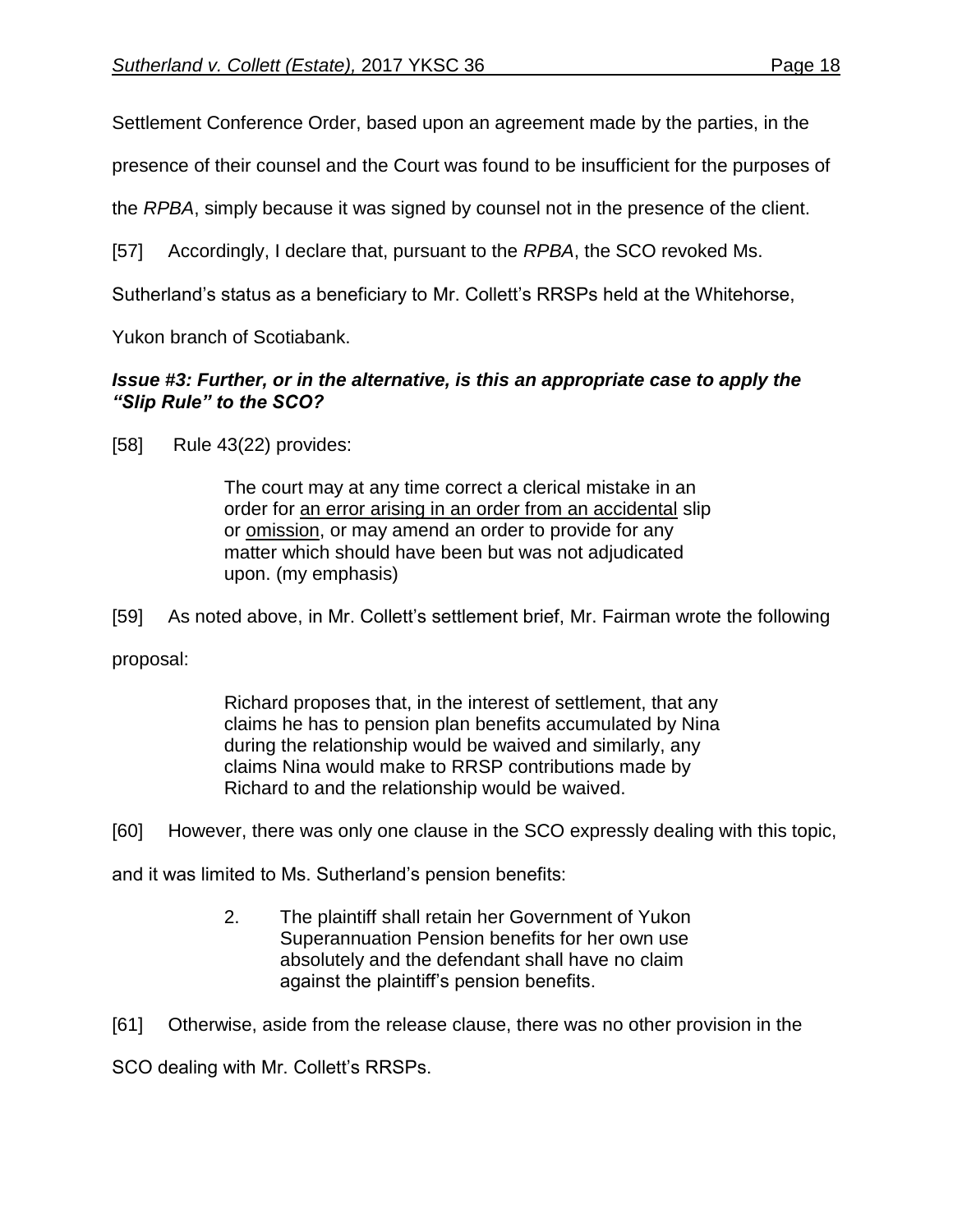[62] Thus, on the face of it, it is arguable that the SCO only addressed the first half of Mr. Fairman's proposal regarding the pension plan benefits, but not the second half of that proposal regarding the RRSP. Thus, it is reasonable to expect that the omitted clause might have mirrored clause 2 above, as follows:

> The defendant shall retain his RRSPs for his own use absolutely and the plaintiff shall have no claim against the defendant's RRSPs.

[63] Allowing the estate to amend the SCO in this fashion would make it reciprocal for each party regarding the pension/RRSP issue. It would also make the SCO consistent with Ms. Sutherland's expectation from her affidavit, which I quoted above, that she was aware she was "giving up the rights [she] might have…to claim some portion of what Richard had accumulated in the RRSP during [their] relationship".

[64] Ms. Sutherland's counsel submits that the SCO in this case is a consent order which reflects a contract between the parties, in addition to the order of court.

Accordingly, the 'low bar' of the slip rule does not apply. Instead an applicant seeking to

vary the terms of a consent order must meet the more onerous test relating to the

rectification of contracts. Counsel cites *Shackleton v. Shackleton*, 1999 BCCA 704, for

the proposition that, because of this, consent orders are not easily altered (para. 12). I

do not take issue with this proposition, however it should also be noted that later in

*Shackleton*, the Court of Appeal also stated, at para.14:

…A consent order, reflecting an agreement between the parties, is an integrated whole unless specifically provided otherwise. Its terms are not unitary, but reflect upon each other in the balance…(my emphasis)

In my view, this statement supports, rather than detracts from, the appropriateness of rectification.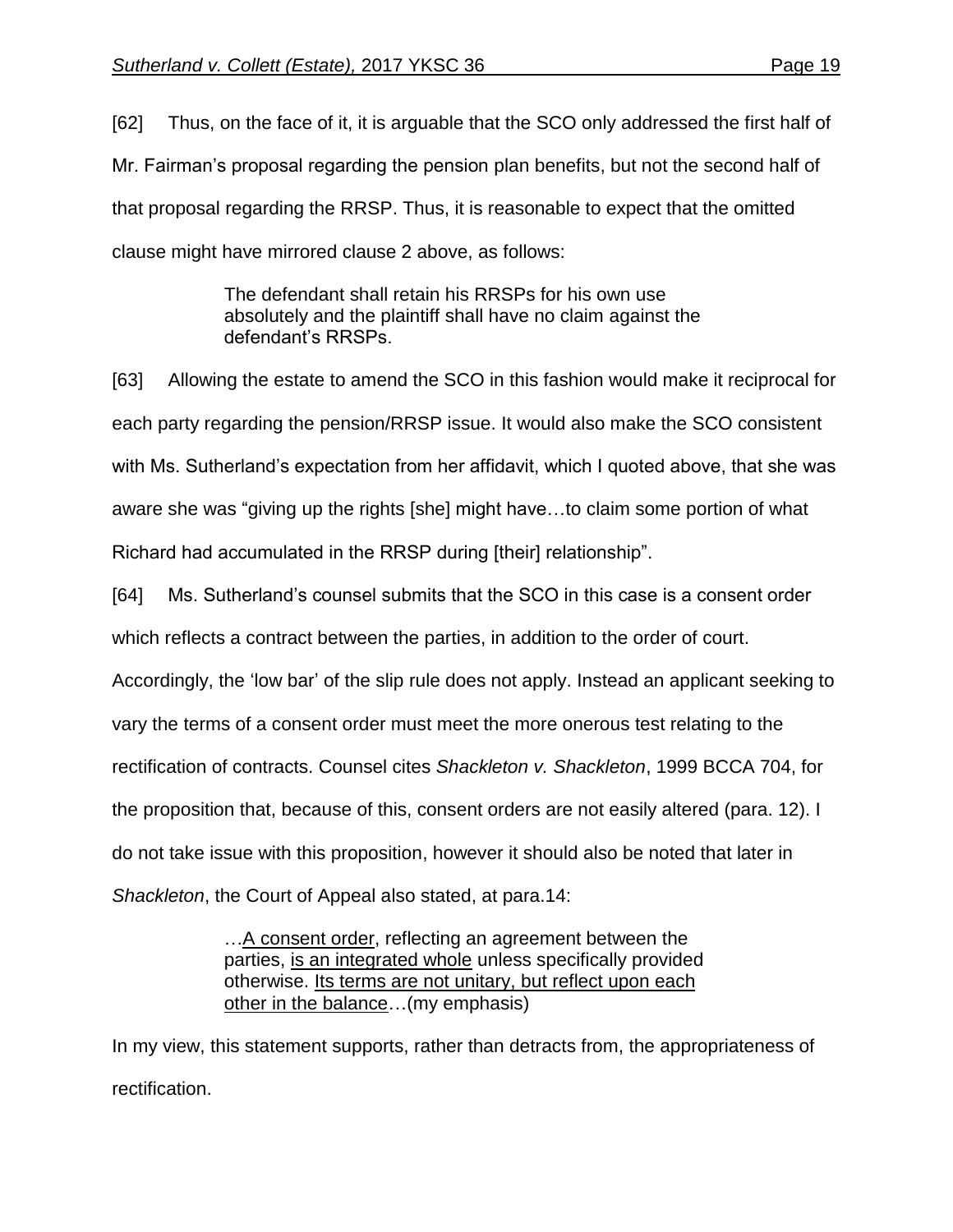[65] Ms. Sutherland's counsel also relies upon the text by GHL Fridman, *The Law Contract in Canada,*(6<sup>th</sup> ed.), where the author says this about rectification:

> … The essence of rectification is to bring the document which was expressed or intended to be in pursuance of a prior agreement into harmony with that prior agreement. It deals with the situation where, contracting parties have reduced into writing the agreement reached by the negotiations, some mistake was made in the wording of the final, written contract, altering the effect, in whole or in part, of the contract. What the court does is to alter the document, in accordance with the evidence, and then enforce the document as changed. Rectification is not used to vary the intentions of the parties, but to correct the situation where the parties have settled upon certain terms but have written them down incorrectly… (pp. 773-774)

[66] Once again, in my opinion, these statements support, rather than detract from, the appropriateness of rectification in the circumstances.

[67] Ms. Sutherland's counsel also made the following submissions in opposition rectification. He said that Mr. Collett's conduct, after the judicial settlement conference, in not taking any steps to revoke or change the beneficiary of his RRSP, supports the contrary conclusion that Mr. Collett did not intend that the SCO would prevent Ms. Sutherland from claiming the RRSP proceeds upon his death. Putting it another way, Mr. Collett was aware, from the time of the end of the relationship until his death, that Ms. Sutherland remained the designated beneficiary of the RRSP. Counsel referred to this repeatedly as "the key fact" on this application. In support of this key fact, Ms. Sutherland's counsel stressed that Mr. Collett would have continued to receive RRSP statements at his Chadburn Road home, at least on a quarterly basis, right up until the time of his death. Therefore, he must have known that Ms. Sutherland continued to remain as the beneficiary of the RRSP.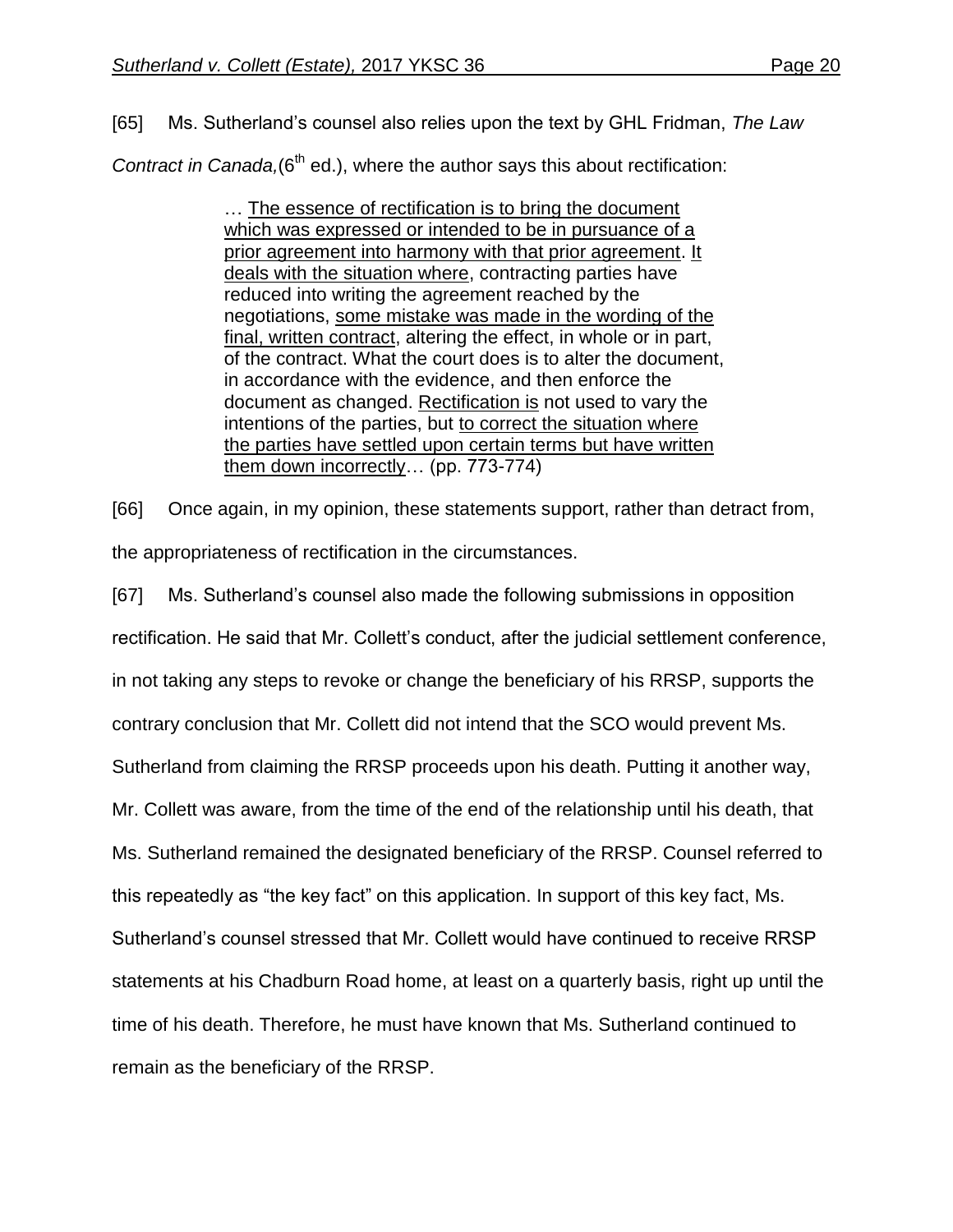[68] I reject this argument for the following reasons.

[69] First, there is evidence that this was an acrimonious separation, that Mr. Collett felt bitterly towards Ms. Sutherland afterwards, and that he did not want her to have any claim to any aspect of his estate after the judicial settlement conference. This evidence has gone largely uncontradicted by Ms. Sutherland.

[70] Second, there is evidence, again largely uncontradicted, that Mr. Collett was not well organized, particularly when it came to paperwork, and did not have a great attention to detail. Further, there is evidence that he rarely opened mail relating to his finances and paid little attention to communication from his bank or other financial institutions.

[71] Third, there is a significant discrepancy between what Mr. Collett reported as the value of the RRSP in his financial statement sworn October 29, 2010 (\$85,000) and his statement at the judicial settlement conference that he made, a "one-time" purchase of \$15,000 worth of RRSPs over the period from 2003 to 2010. I infer from this Mr. Collett did not pay particular attention to the value of his RRSP. This also corroborates the evidence of Diana Rothgeb and Valerie Miller that Mr. Collett did not have a great attention to detail, such as the name of the beneficiary on the RRSP statements.

[72] Fourthly, it is important to remember that the previous beneficiary of the RRSPs was Francine Girouard. We also know that Mr. Collett's relationship with Ms. Sutherland began in October 2003. However, Mr. Collett did not get around to changing the beneficiary designation on the RRSP until December 5, 2007, which was over four years later. This makes it much less surprising that Mr. Collett would have failed to take